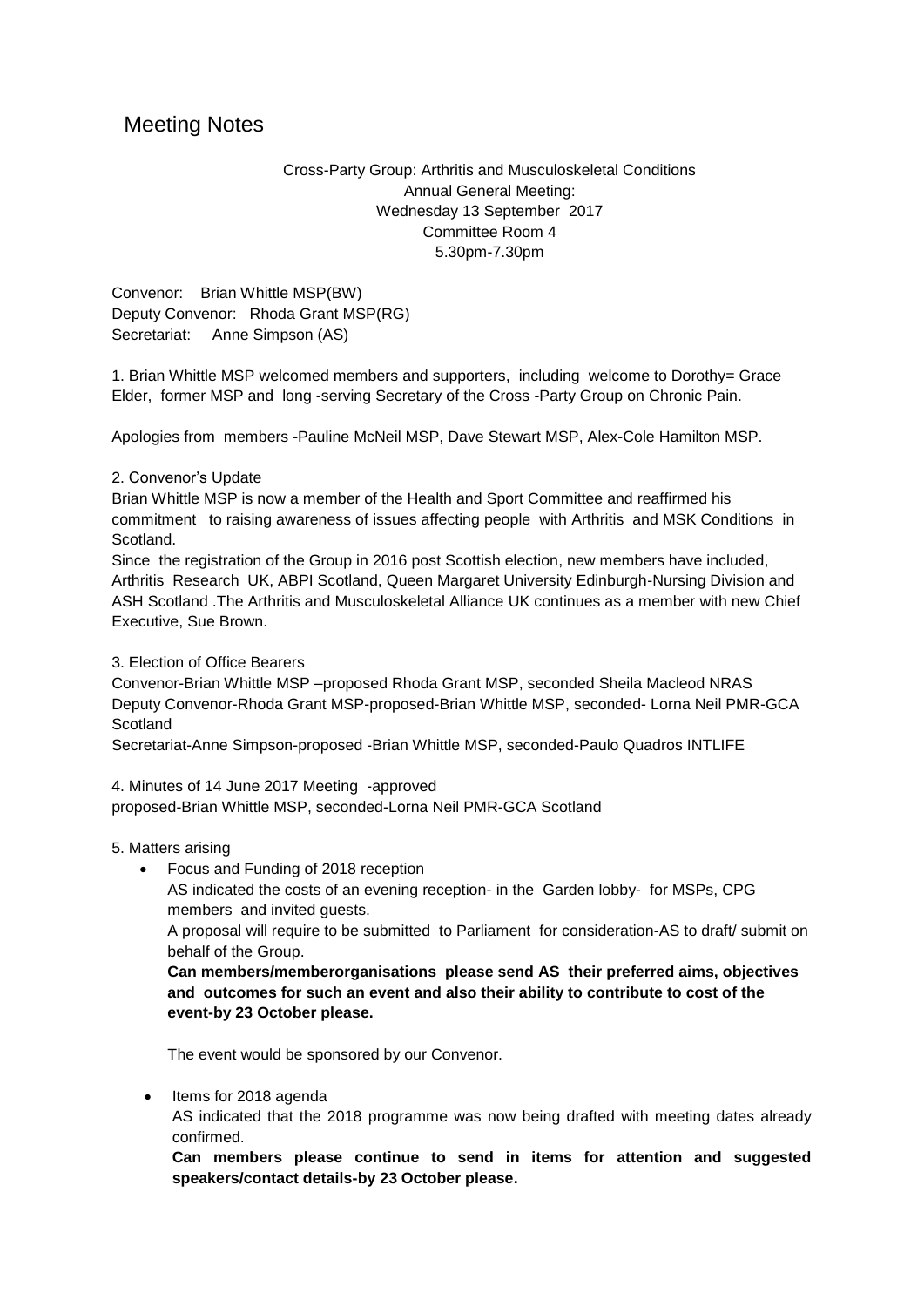Items already submitted include: Arthritis and MSK Conditions -Children and Young People Self management and role of complimentary and alternative medicine Effective Prescribing Perspective and National Procurement of Biosimilars/Biologics Patient centred care- Care Pathways-are they working yet-any good examples? Swedish Rheumatoid Arthritis Registry and progress in Scotland towards this forward-looking system of disease management.

6. *Bone Health, Osteoporosis, prevention of fragility fractures and continuing development of fracture liaison services in Scotland*

Dr Stephen Gallacher (SG) Consultant Physician, NHS Greater Glasgow and Clyde

SG described how osteoporosis( and resulting fragility fractures).is an increasing public health problem in Scotland as the population lives longer but the fracture liaison service model of care first developed in Glasgow and now being adopted widely in a number of countries, can reduce the economic burden on health care services as well as improve outlook for individuals. Variations in commissioning and service delivery per health board area in Scotland however still remain, particularly around DXA capacity and waiting times.

Of particular concern:

there is no waiting times guarantee re DXA scanning therefore other imaging modalities take precedence to the detriment of people who are at risk of further fracture. Fracture breeds fracture.

Reduction in the current variation in waiting times fits with the *Realistic Medicine* agenda . There is an opportunity to address this via the *Targets and Indicators Review.*

Average age of hip fracture is 81 so clearly affecting older age group who may also have other health problems and therefore may also simply never return to full fitness/ independence-with consequences for the individual, their families and social services.

The National Hip Fracture Audit standard on bone health shows marked variation across Health boards.

SIGN Guideline (Scottish Intercollegiate Guideline Network) 71,superseded by SIGN 142: Management of Osteoporosis; prevention of fragility fractures(2015) has been disseminated throughout Scotland for some time but Health Care Improvement Scotland has not yet produced associated standards of care or endorsed the National Osteoporosis Society FLS standards.

SG reiterated that the fracture laision service model (FLS) is an example of a 'win-win' service where both clinical outcomes can be improved and cost/resource savings realised

Jackie Berg, osteoporosis specialist nurse , NHS Lothian, asked how do we get DXA on the waiting times guarantee list ?

Putting Bone in the Bank-Some questions were raised around promotion of bone health in children and young adults- with nutrition and weight bearing exercise influencing peak bone mass in the younger age group.

The importance of vitamin D in bone health was also raised -Vitamin D deficiency rearing its head again with rickets on the increase. How success is the current *Healthy Start* programme -what is the uptake?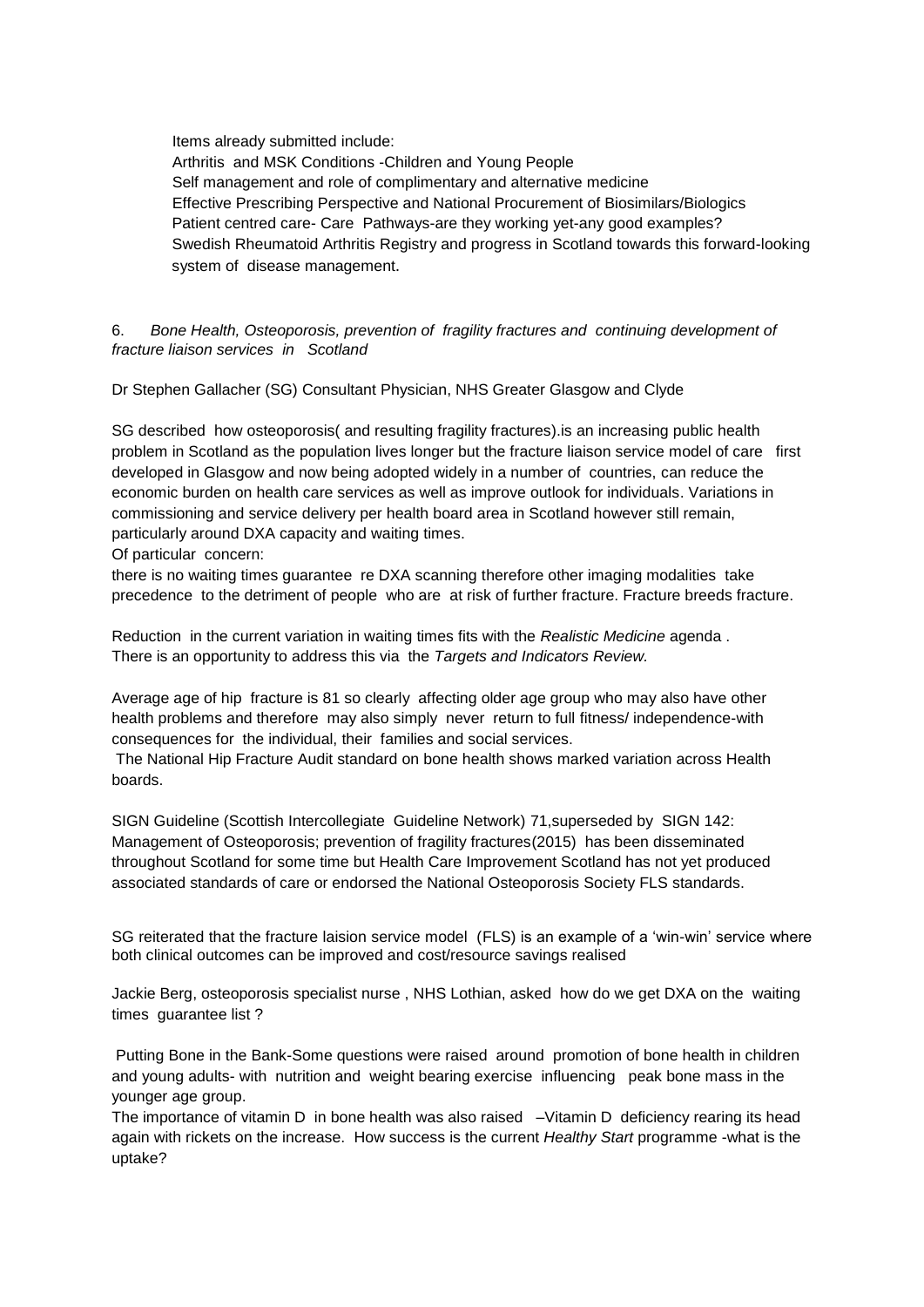With regard to the older population SG described how around 98% of over 65's in Scotland are estimated to be Vitamin D deficient .

# Meeting Break

# 7. *National Musculoskeletal (MSK) AHP Programme update*

Judith Reid( JR), Interim Lead, National MSK AHP Programme, Scottish Government

JR described how Scotland's AHP MSK services are in increasingly high demand. MSK Conditions have significant consequences for the individual, but also significant impact on a wider socioeconomical scale. People with MSK problems across Scotland need to have easy access to a selfmanagement resource ,early appropriate advice and, if necessary, assessment by an efficient AHP service to get them started on the right pathway for their treatment first time. Although progress is being made, resource and financial challenges remain with this new and evolving new model of healthcare delivery.

Sheila Macleod (SM)of NRAS emphasised the need for early referral to medical assessment/care for people with inflammatory arthritis.

8. Any other business

#### *Charities merger-Arthritis Care and Arthritis Research UK*

Alan McGinley (AM) Policy and Engagement Manager, Arthritis Care Scotland.

AM described how the 2 charities will be merging in Autumn 2017 so that by working together, more can be done to support people with arthritis to lead full and active lives. Arthritis Care Scotland will continue to be focused on the needs of its members.

AM indicated that Arthritis Research UK would be hosting a Reception in the Scottish Parliament on Wednesday 6 December.

9. 2017/18 Meeting Dates-all meetings start at 5.30pm in Committee Room 4

- Wednesday 8 November 2017
- Wed 21st March 2018 will include contributions from Scottish Network for Arthritis in Children(SNAC) and Scottish Paediatric and Adolescent Rheumatology Network(SPARN)
- Wednesday 6th June 2018
- Wednesday 12th Sept 2018 to include AGM
- Wednesday 7th November 2018

10. Summary and Close –BW thanked speakers for their most informative contributions and reminded all attending of next meeting date . Meeting closed at 7.35pm

## Attendance List

 MSP Members Brian Whittle MSP, Rhoda Grant MSP

| • Speakers           |                                          |
|----------------------|------------------------------------------|
| Dr Stephen Gallacher | NHS Greater Glasgow and Clyde            |
| Judith Reid          | <b>MSK Programme Scottish Government</b> |
| Alan McGinley        | Arthritis Care Scotland                  |